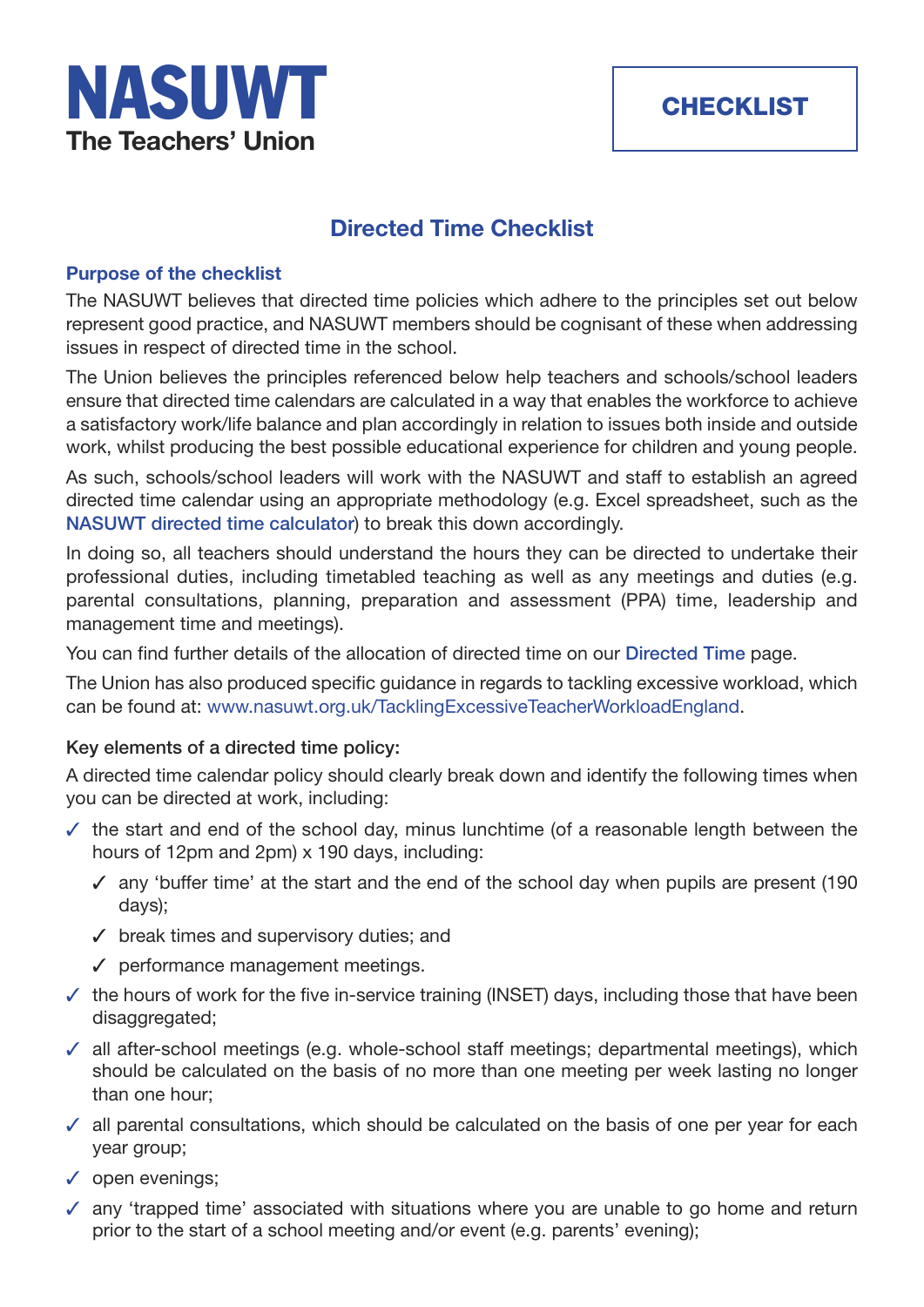- $\checkmark$  any hours held over as part of the school's contingency planning (this does not have to be all the remaining hours up to 1,265 hours for directed time); and
- $\checkmark$  all other times when the school directs you to be at work.<sup>1</sup>

Directed time calendars should **not** do the following:

- $\chi$  expect you to work during your lunchtime (this should be of a reasonable length between the hours of 12pm and 2pm), including attendance at lunchtime meetings;**<sup>2</sup>**
- $\chi$  expect you to attend additional meetings outside the normal school day which have not already been agreed as part of the directed time calendar, including for the purpose of performance management/appraisal;
- $\chi$  place an expectation on you to be on a cover rota as part of the directed time calendar;
- 7 place an expectation on you to undertake exam invigilation examinations, statutory assessment tests (SATs) or mock exams/assessments as part of the directed time calendar;
- $\chi$  place specific expectations of the hours you are expected to work outside of the normal school day, including reading and responding to emails (the right to 'switch off').

A directed time policy should also confirm that:

- the 1,265 hours a teacher can be directed for over 195 days is not an allocation that must be fulfilled;
- disaggregated INSET days will only be used with the agreement of staff and the recognised trade unions in the school, following an equality impact assessment;
- teachers are only expected to produce one report to parents each year;
- in a week where there is a parental consultation meeting scheduled, no other meeting outside school sessions should be calendared to take place;
- there is leadership and management time for Teaching and Learning Responsibility (TLR) holders and for teachers paid on the Leadership Pay Range;
- TLR holders are subject to 1,265 hours for the purpose of directed time;
- a minimum of 10% of timetabled teaching time has been specified on the timetable of teachers for PPA;
- teachers in receipt of additional payments for out-of-school hours learning and continuing professional development (CPD) may be directed to undertake these activities outside their hours of directed time;
- once the directed time calendar has been agreed with staff and recognised trade unions, it should not be altered or amended unless in exceptional circumstances agreed by the individual concerned or by recognised trade unions; and
- the school will work with staff and trade unions to agree the directed time budget for the following academic year as soon as practicably possible after the Easter break.

# *Part-time staff*

A directed time policy should confirm that:

- the pro-rata equivalent a part-time teacher can expect to be directed for takes account of the school session hours that are timetabled for teaching, including PPA time and other noncontact time, excluding break times, registration and assemblies; and
- no part-time teacher can be required to work or attend non-pupil days, or part of days, on days they do not normally work unless by **mutual agreement**; **3**

**<sup>1</sup>** This should be the subject of consultation and agreement.

<sup>&</sup>lt;sup>2</sup> This would exclude a teacher who has entered into a separate contract to undertake supervisory duties during lunchtime.

**<sup>3</sup>** Where this is mutually agreed, you should expect to be paid appropriately for this additional time and this should be set out in your school's pay policy.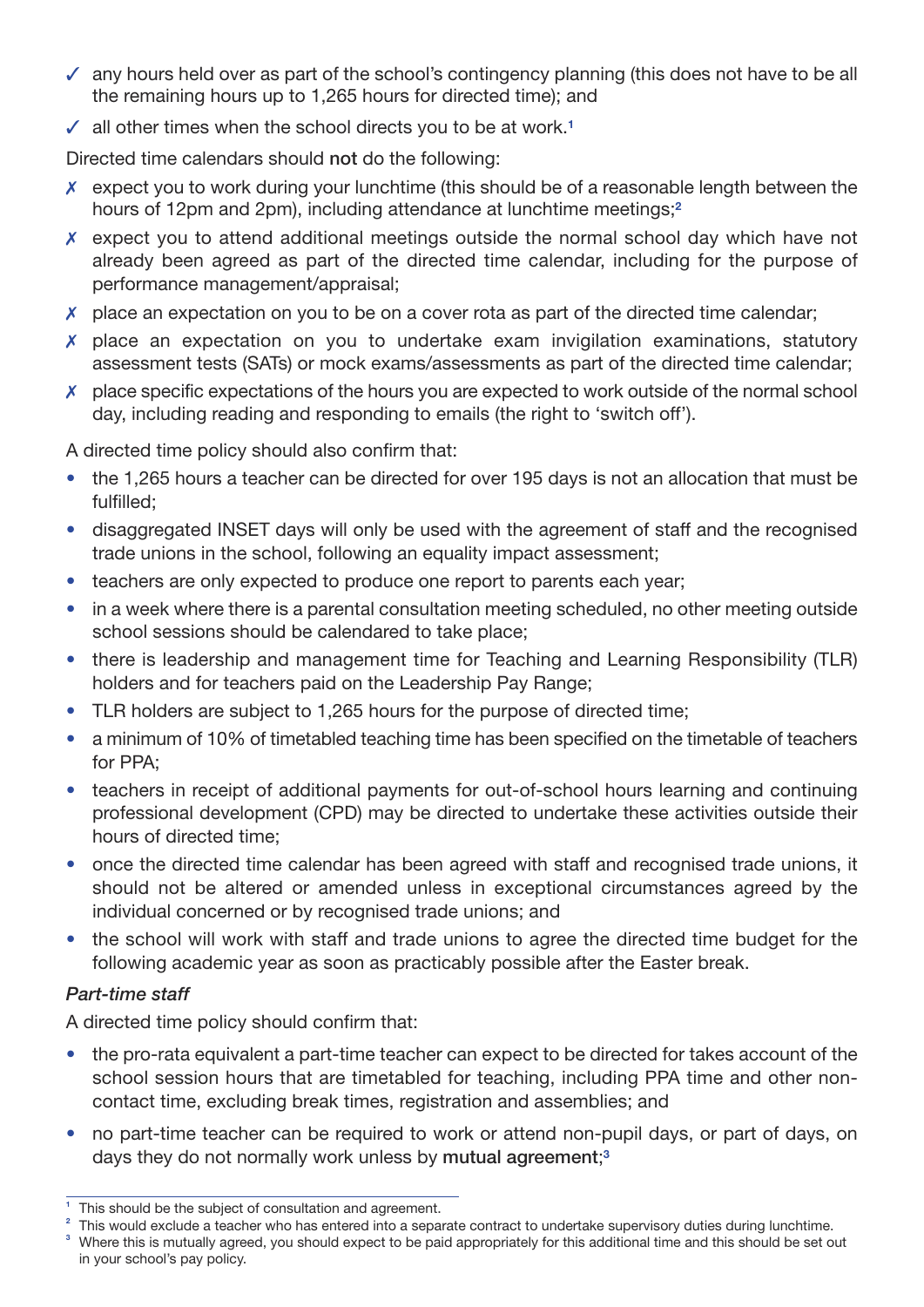# *Early Career Framework teachers*

A directed time policy should confirm:

• minimum statutory reductions in timetabled teaching time for new teachers as part of their induction programmes.

## **Gained time**

In regards to gained time for those teachers who may be released from timetabled teaching commitments as a result of pupils being on study or examination leave, the directed time policy will confirm that during gained time, teachers are only required to undertake activities from the list below, which were previously listed in Section 4 of the School Teachers' Pay and Conditions Document (STPCD):

- developing/revising departmental/subject curriculum materials, schemes of work, lesson plans and policies in preparation for the new academic year;
- assisting colleagues in appropriate planned team-teaching activities;
- taking groups of pupils to provide additional learning support;
- supporting selected pupils with coursework:
- undertaking planned activities with pupils transferring between year groups or from primary schools; and
- where the school has a policy for all staff to release them for CPD during school sessions, gained time may be used.

#### **Invigilation of exams**

The policy should confirm that:

• the school has appropriate resources in place, including appropriate support staff, to undertake the invigilation of examinations, SATs or mock exams/assessments activity.

#### **Contingency planning**

The policy should confirm that the school has left at least 50 hours in the directed time budget which are unallocated and can be used for emergencies, providing that these do not conflict with the principles identified above.

#### **Driving down expectations regarding directed time**

The policy should confirm that the school will engage with staff and recognised unions to take stock of where directed time can be driven down and improvements can be made which free up staff accordingly to pursue a satisfactory work/life balance.

#### **Appeals**

The policy should confirm that:

- there are provisions which permit a teacher to appeal in regards to their directed time calendar, which meets, as a minimum, the statutory requirement on dispute resolution; and
- a teacher will have the right to be accompanied by a trade union representative at any such meeting.

#### **Monitoring and review**

The policy should confirm that:

• the directed time calendar policy will be reviewed and monitored in order to be effectively managed, and any appropriate statistical data will be shared on an annual basis with recognised trade unions.